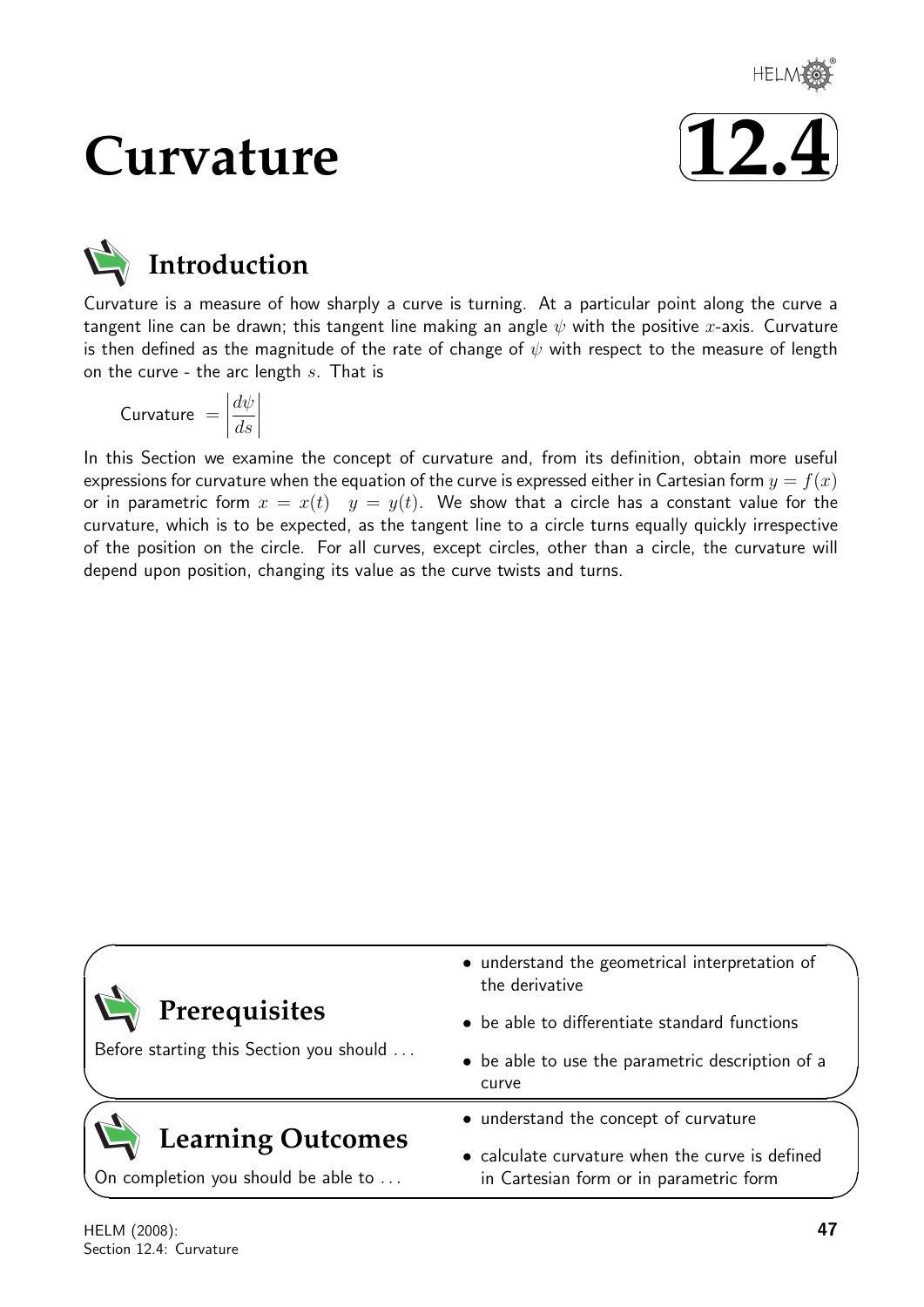### **1. Curvature**

Curvature is a measure of how quickly a tangent line turns as the contact point moves along a curve. For example, consider a simple parabola, with equation  $y = x^2$ . Its graph is shown in Figure 27.



Figure 27

It is obvious, geometrically, that the tangent lines to this curve turn 'more quickly' between  $P$  and  $Q$  than between  $Q$  and  $R$ . It is the purpose of this Section to give, a quantitative measure of this rate of 'turning'.

If we change from a parabola to a circle, (centred on the origin, of radius 1), we can again consider how quickly the tangent lines turn as we move along the curve. See Figure 28. It is immediately clear that the tangent lines to a circle turn equally quickly no matter where located on the circle.



Figure 28

However, if we consider two circles with the same centre but different radii, as in Figure 29, it is again obvious that the smaller circle 'bends' more tightly than the larger circle and we say it has a larger curvature. Athletes who run the 200 metres find it easier to run in the outside lanes (where the curve turns less sharply) than in the inside lanes.



Figure 29

On the two circle diagram (Figure 29) we have drawn tangent lines at  $P$  and  $P'$ ; both lines make an angle  $\psi$  (greek letter psi) with the positive x-axis. We need to measure how quickly the angle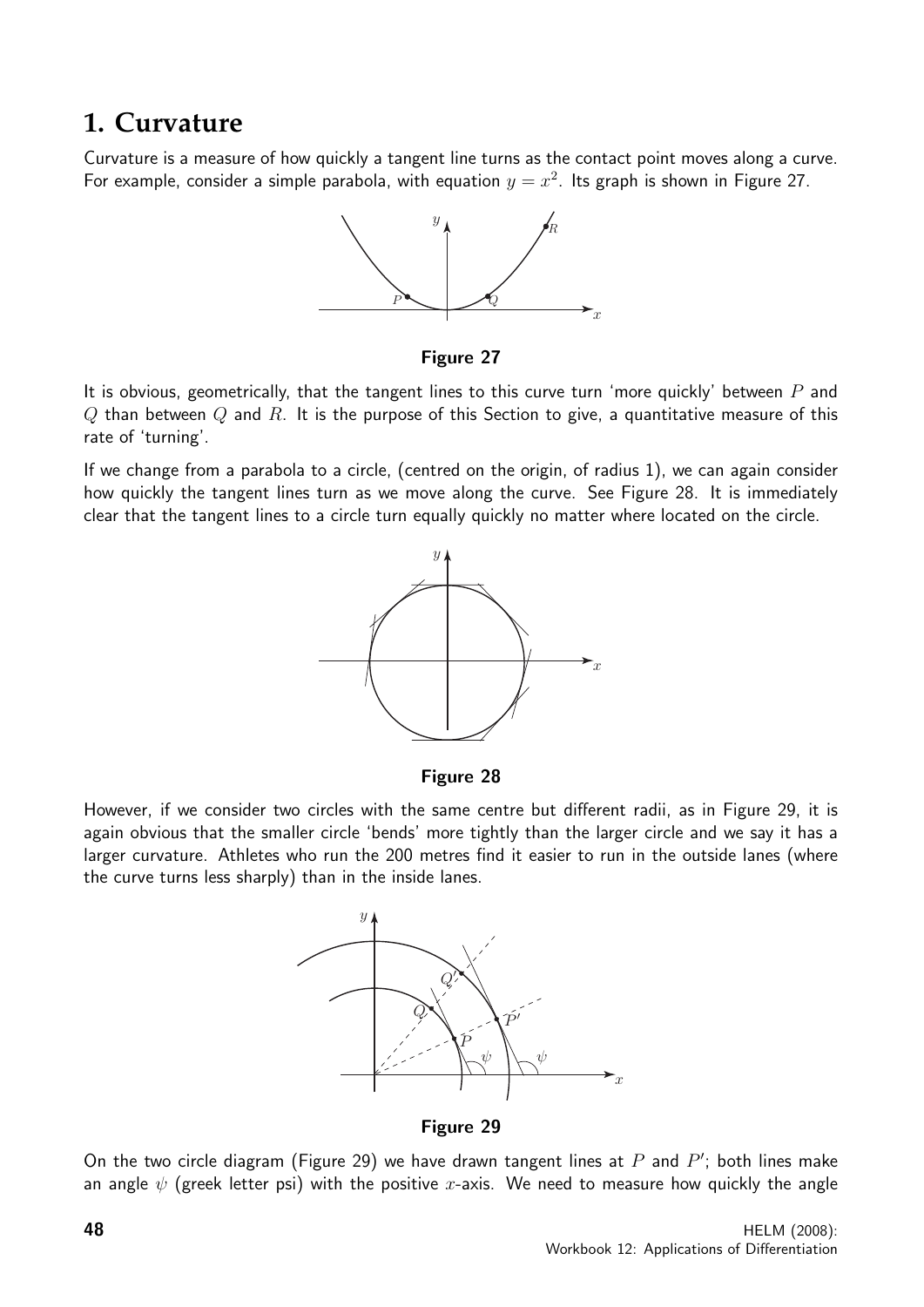$\psi$  changes as we move along the curve. As we move from  $P$  to  $Q$  (inner circle), or from  $P'$  to  $Q'$ (outer circle), the angle  $\psi$  changes by the same amount. However, the distance traversed on the inner circle is less than the distance traversed on the outer circle. This suggests that a measure of curvature is:

curvature is the magnitude of the rate of change of  $\psi$ 

with respect to the distance moved along the curve.

We shall denote the curvature by the Greek letter  $\kappa$  (kappa). So

$$
\kappa = \left| \frac{d\psi}{ds} \right|
$$

where  $s$  is the measure of arc-length along a curve. This rather odd-looking derivative needs converting to involve the variable x if the equation of the curve is given in the usual form  $y = f(x)$ . As a preliminary we note that

$$
\frac{d\psi}{ds} = \frac{d\psi}{dx} / \frac{ds}{dx}
$$

We now obtain expressions for the derivatives  $\frac{d\psi}{dx}$  and  $\frac{ds}{dx}$  in terms of the derivatives of  $f(x)$ . Consider Figure 30 below.



Figure 30

Small increments in the x- and y-directions have been denoted by  $\delta x$  and  $\delta y$  respectively. The hypotenuse on this 'small triangle' is  $\delta s$  which is the change in arc-length along the curve. From Pythagoras' theorem:

$$
\delta s^2 = \delta x^2 + \delta y^2
$$

so

$$
\left(\frac{\delta s}{\delta x}\right)^2 = 1 + \left(\frac{\delta y}{\delta x}\right)^2 \qquad \text{so that} \qquad \frac{\delta s}{\delta x} = \sqrt{1 + \left(\frac{\delta y}{\delta x}\right)^2}
$$

In the limit as the increments get smaller and smaller, we write this relation in derivative form:

$$
\frac{ds}{dx} = \sqrt{1 + \left(\frac{dy}{dx}\right)^2}
$$

HELM (2008): Section 12.4: Curvature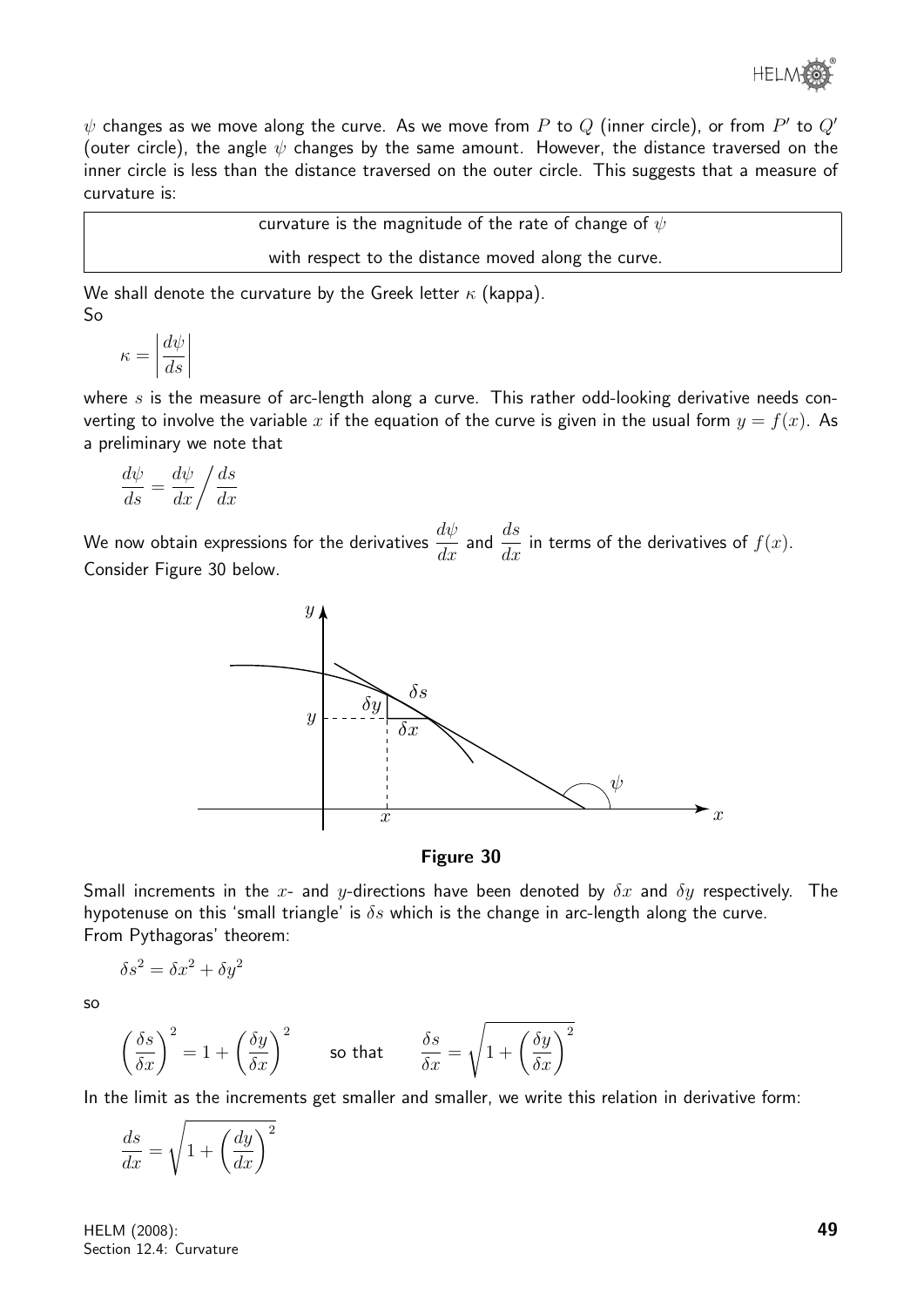However, as  $y = f(x)$  is the equation of the curve we obtain

$$
\frac{ds}{dx} = \sqrt{1 + \left(\frac{df}{dx}\right)^2} = (1 + [f'(x)]^2)^{1/2}
$$

We also know the relation between the angle  $\psi$  and the derivative  $\frac{df}{d\psi}$  $\frac{dy}{dx}$ :

$$
\frac{df}{dx} = \tan\psi
$$

so differentiating again:

$$
\frac{d^2f}{dx^2} = \sec^2 \psi \frac{d\psi}{dx} = (1 + \tan^2 \psi) \frac{d\psi}{dx}
$$

$$
= (1 + [f'(x)]^2) \frac{d\psi}{dx}
$$

Inverting this relation:

$$
\frac{d\psi}{dx} = \frac{f''(x)}{(1 + [f'(x)]^2)}
$$

and so, finally, the curvature is given by

$$
\kappa = \left| \frac{d\psi}{ds} \right| = \left| \frac{d\psi}{dx} \middle/ \frac{ds}{dx} \right| = \left| \frac{f''(x)}{(1 + [f'(x)]^2)^{3/2}} \right|
$$



#### **Curvature**

At each point on a curve, with equation  $y = f(x)$ , the tangent line turns at a certain rate.

A measure of this rate of turning is the curvature  $\kappa$  defined by

$$
\kappa = \left| \frac{f''(x)}{(1 + [f'(x)]^2)^{3/2}} \right|
$$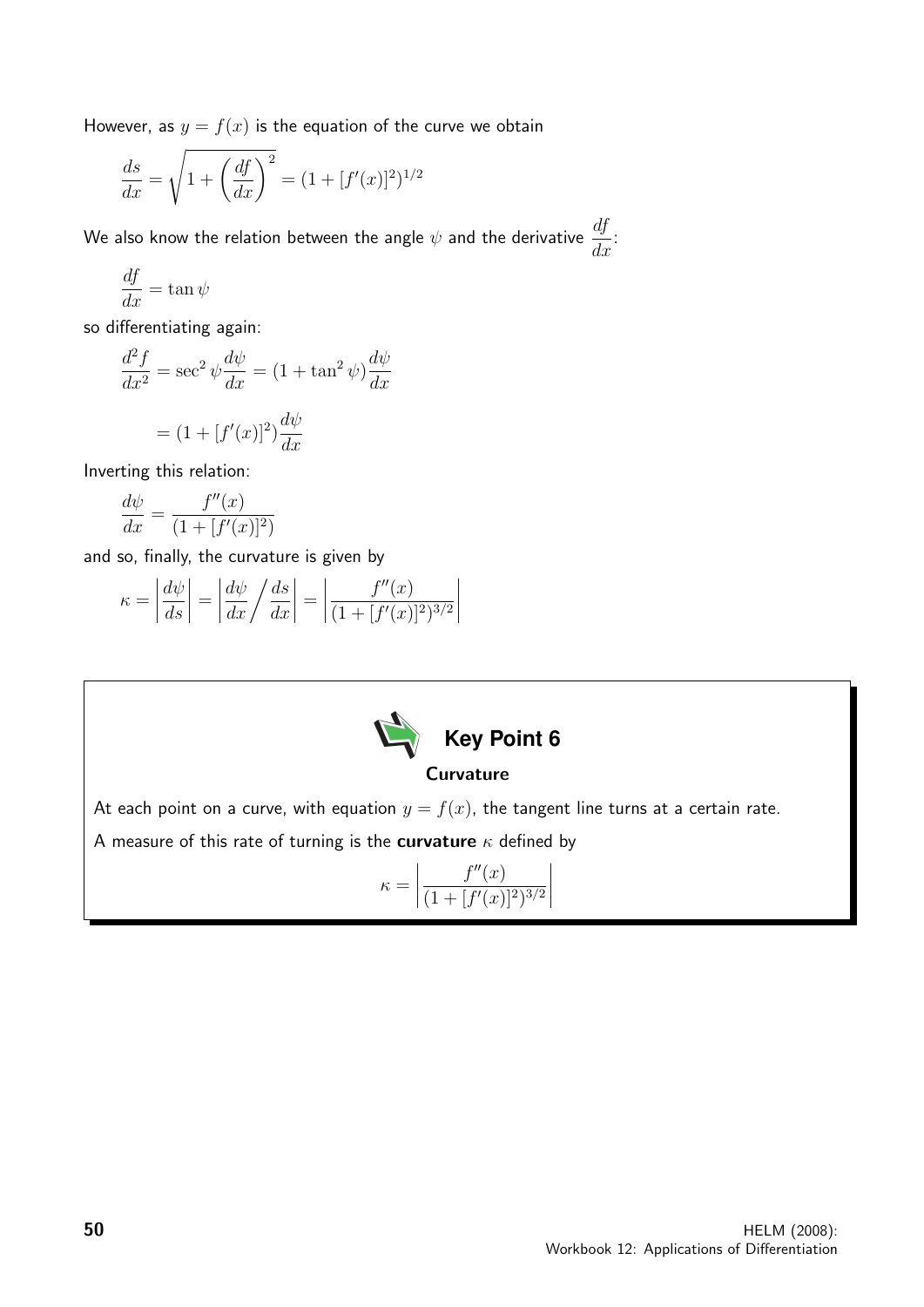

Obtain the curvature of the parabola  $y = x^2$ .

First calculate the derivatives of  $f(x)$ :

| Your solution                                                                                |                   |  |  |  |  |
|----------------------------------------------------------------------------------------------|-------------------|--|--|--|--|
| $f(x) =$                                                                                     | $\frac{df}{dx} =$ |  |  |  |  |
| <b>Answer</b><br>$f(x) = x^2$ $\frac{df}{dx} = 2x$ $\frac{d^2f}{dx^2} = 2$                   |                   |  |  |  |  |
| Now find an expression for the curvature:<br>Your solution                                   |                   |  |  |  |  |
| $\kappa =$                                                                                   |                   |  |  |  |  |
| <b>Answer</b>                                                                                |                   |  |  |  |  |
| $\kappa = \left  \frac{f''(x)}{[1 + [f'(x))]^2]^{3/2}} \right  = \frac{2}{[1 + 4x^2]^{3/2}}$ |                   |  |  |  |  |

Finally, plot the curvature  $\kappa$  as a function of  $x$ :



The figure above supports what we have already argued:

- Close to  $x = 0$  the parabola turns sharply (near  $x = 0$  the curvature  $\kappa$  is relatively, large).
- Further away from  $x = 0$  the curve is more 'gentle' (in these regions  $\kappa$  is small).

In general, the curvature  $\kappa$  is a function of position. However, from what we have said earlier, we expect the curvature to be a constant for a given circle but to increase as the radius of the circle decreases. This can now be checked directly.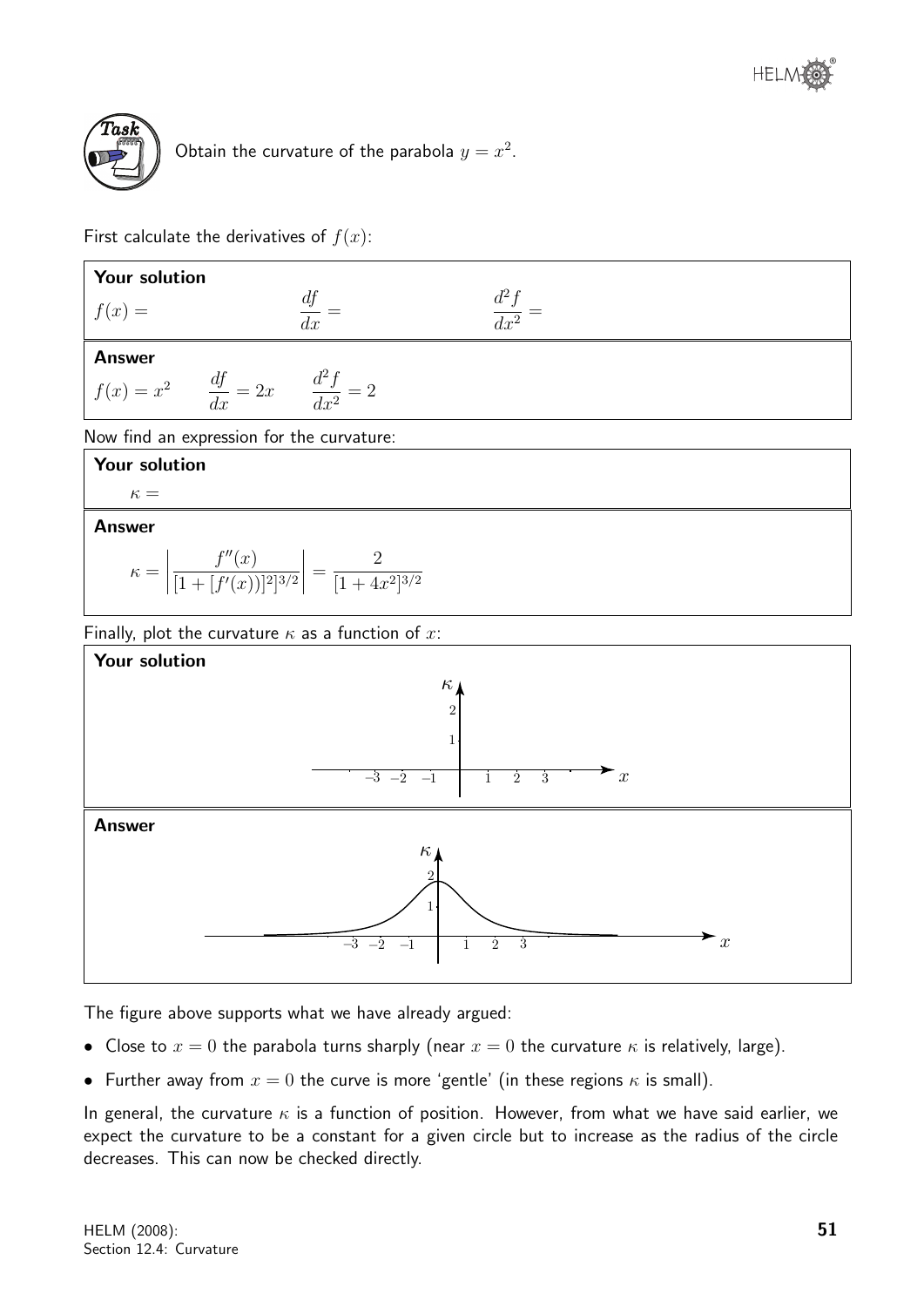

Find the curvature of  $y = (a^2 - x^2)^{1/2}$  (this is the equation of the upper half of a circle centred at the origin of radius  $a$ ).

#### Solution

Here 
$$
f(x) = (a^2 - x^2)^{\frac{1}{2}}
$$
  
\n
$$
\frac{df}{dx} = \frac{-x}{(a^2 - x^2)^{\frac{1}{2}}} \qquad \frac{d^2f}{dx^2} = \frac{-a^2}{(a^2 - x^2)^{\frac{3}{2}}}
$$
\n
$$
\therefore \qquad 1 + [f'(x)]^2 = 1 + \frac{x^2}{a^2 - x^2} = \frac{r^2}{a^2 - x^2}
$$
\n
$$
\therefore \qquad \kappa = \left| \frac{-a^2}{\left[ \frac{a^2 - x^2}{a^2 - x^2} \right]^{3/2}} \right| = \frac{1}{a}
$$
\nFor a circle of radius *a*, the curvature is constant.

For a circle of radius  $a$ , the curvature is constant, with value  $\frac{1}{a}$ a .

The value of  $\kappa$  (at any particular point on the curve, i.e. at a particular value of x) indicates how sharply the curve is turning. What this result states is that, for a circle, the curvature is inversely related to the radius. The bigger the radius, the smaller the curvature; precisely what we predicted.

## **2. Curvature for parametrically defined curves**

An expression for the curvature is also available if the curve is described parametrically:

$$
x = g(t) \qquad y = h(t) \qquad t_0 \le t \le t_1
$$

We remember the basic formulae connecting derivatives

$$
\frac{dy}{dx} = \frac{\dot{y}}{\dot{x}}
$$
\n
$$
\frac{d^2y}{dx^2} = \frac{\dot{x}\ddot{y} - \dot{y}\ddot{x}}{\dot{x}^3}
$$

where, as usual  $\dot{x} \equiv \frac{dx}{dt}$ ,  $\ddot{x} \equiv \frac{d^2x}{dt^2}$  $rac{d}{dt^2}$  etc. Then

$$
\kappa = \left| \frac{f''(x)}{\{1 + [f'(x)]^2\}^{3/2}} \right| = \left| \frac{\dot{x}\ddot{y} - \ddot{y}\ddot{x}}{\dot{x}^3 \left[ 1 + \left(\frac{\dot{y}}{\dot{x}}\right)^2 \right]^{3/2}} \right|
$$

$$
= \left| \frac{\dot{x}\ddot{y} - \ddot{y}\ddot{x}}{[\dot{x}^2 + \dot{y}^2]^{3/2}} \right|
$$